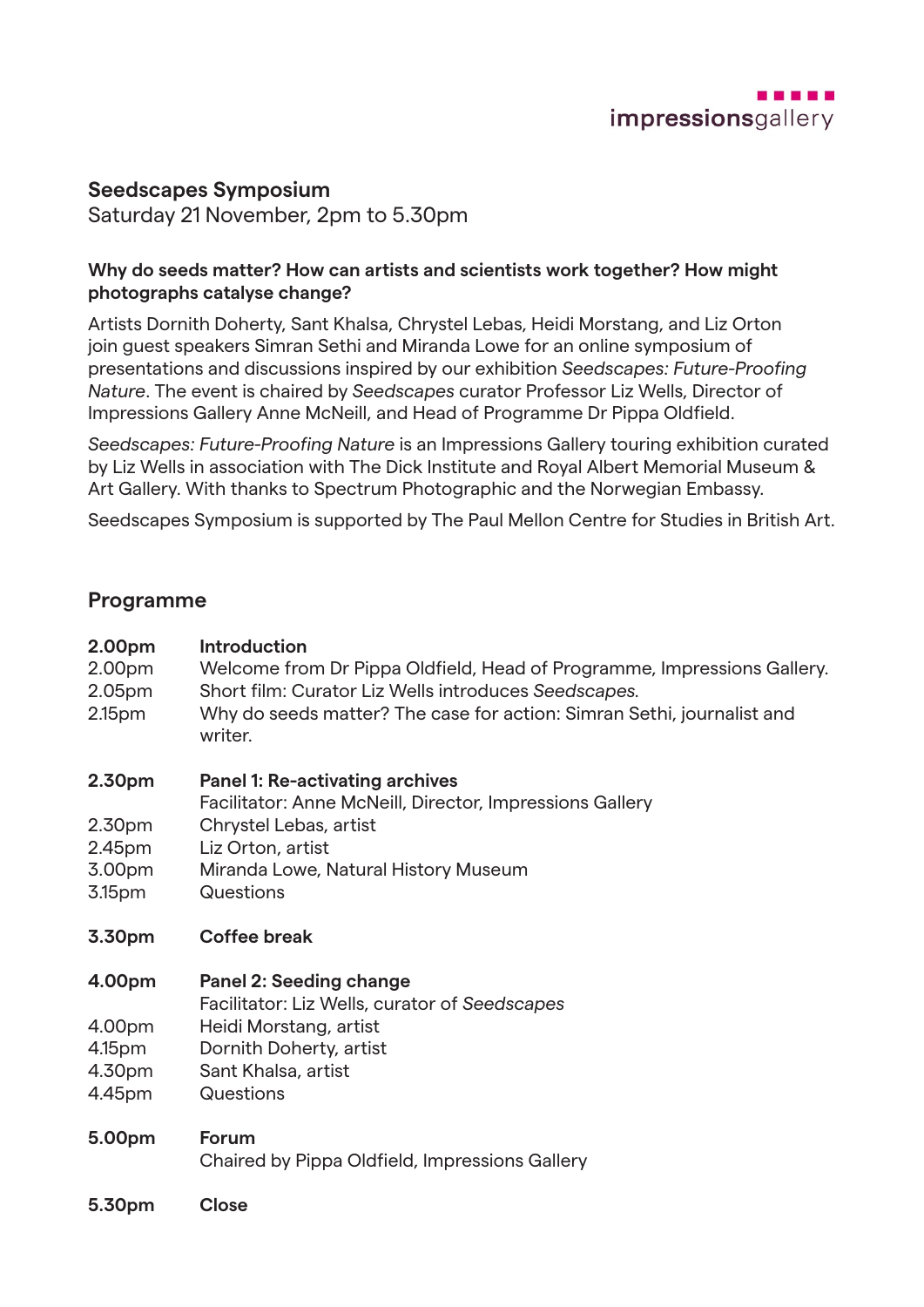

# **Speakers biographies**

## **Dornith Doherty, Artist**

Dornith Doherty has an MFA in Photography from Yale University and is a 2012 Guggenheim Foundation Fellow. Her work has been exhibited widely, including Amon Carter Museum of American Art, Fort Worth, Texas; Bluecoat, Liverpool, England; Museum Belvédère, Heerenveen, Netherlands; and Museum of Photography, Rafaela, Argentina. www.dornithdoherty.com

## **Chrystel Lebas, Artist**

A graduate from the Royal College of Art (1997), Lebas has exhibited widely, at venues including Scottish National Gallery, Edinburgh; The Photographers' Gallery, London; Maryland Art Space, Baltimore; Palais des Beaux-Arts, Brussels; and Palais de Tokyo, Paris. Her work is held in private and public collections including Victoria and Albert Museum; Bibliothèque Nationale, Paris; The Citigroup Private Bank; and The Wilson Center for Photography. Her book *Field Studies: Walking through Landscapes and Archives*, published to accompany her recent major solo exhibition at Huis Marseille Museum for Photography, Amsterdam, won the Kraszna Krausz Best Photography Book Award 2018 and Best Dutch Book Design Award 2016. www.chrystellebas.com

## **Miranda Lowe, Principal Curator and Scientist, Natural History Museum**

Miranda Lowe has decades of experience caring for historically and scientifically important natural history collections. She presents lectures on both curatorial research and popular science, including appearances on BBC Radio 4, BBC Four, and CBBC. Her engagement and work with creative industries allows her to link science, nature, and art to aid the public understanding of natural world. In 2013, Miranda was a finalist in the National Diversity Awards Positive Role Model Award for Race, Religion & Faith. She is a founding member of Museum Detox, the network for people of colour who work in museums, galleries, libraries, archives, and the heritage sector; she works tirelessly on issues concerning representation and inclusion in museums and gallery spaces. She is passionate about ensuring representation of women and diversity at all levels of STEAM and inspiring the next generation.

### **Sant Khalsa, Artist**

Sant Khalsa has exhibited internationally in over 175 exhibitions, and is represented in museum collections including the Los Angeles County Museum of Art, Center for Creative Photography in Tucson, and Nevada Museum of Art, as well as private and corporate collections in the US and Europe. Her work has featured in *Art in America, Artforum, Afterimage, American Photo, European Photography, British Journal of Photography, Huffington Post,* and *Los Angeles Times*, among others. She has lectured extensively, including The Getty Center; Los Angeles County Museum of Art; Center for Creative Photography in Tucson, Arizona; and American Photography Institute at New York University. Khalsa is the inaugural recipient of the Society for Photographic Education Insight Award (2012) for her significant contributions to the field of photography. www.santkhalsa.com